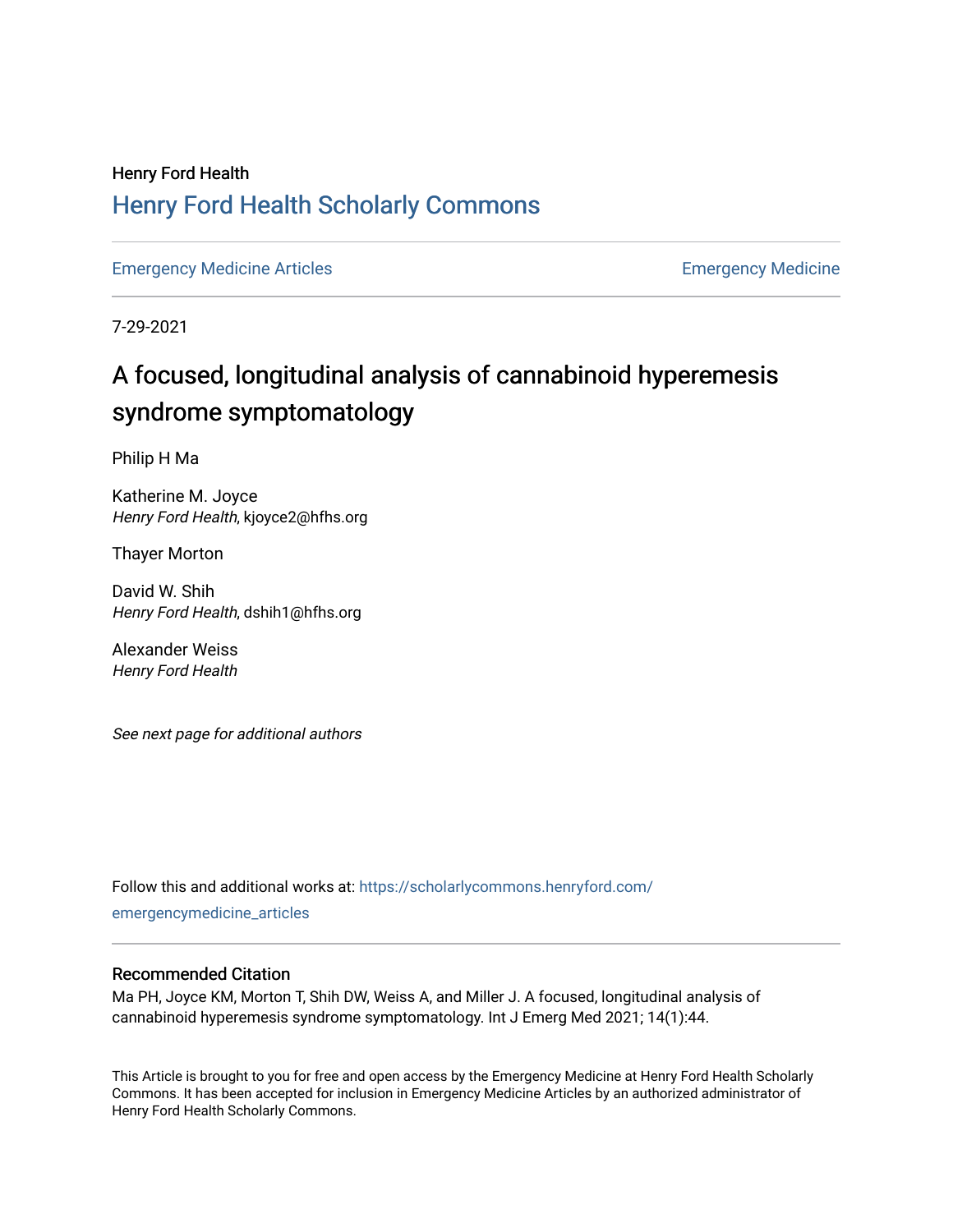## Authors

Philip H Ma, Katherine M. Joyce, Thayer Morton, David W. Shih, Alexander Weiss, and Joseph B. Miller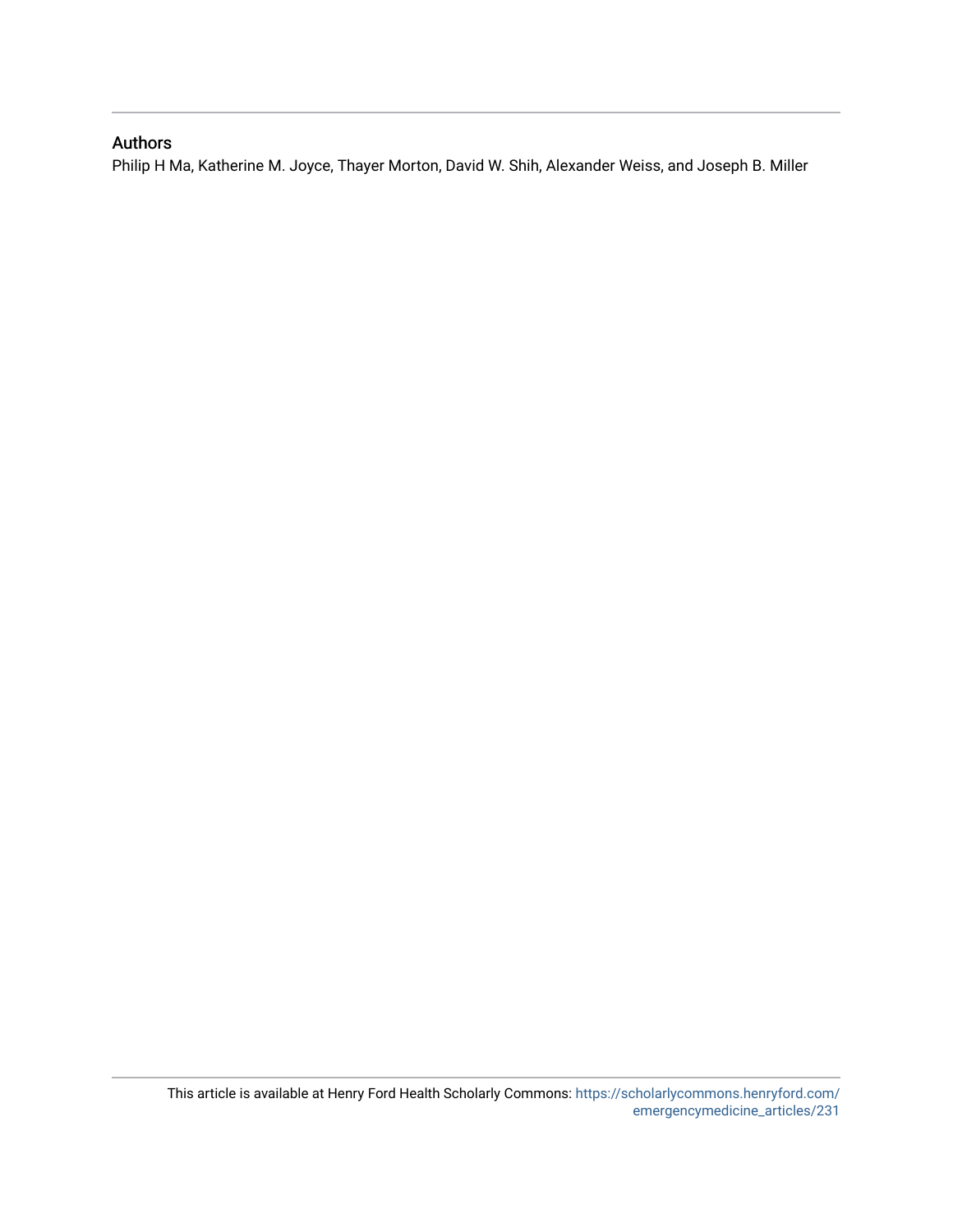## **LETTER TO THE EDITOR CONSIDERING ACCESS**

# A focused, longitudinal analysis of cannabinoid hyperemesis syndrome symptomatology

Philip H. Ma<sup>1</sup> [,](http://orcid.org/0000-0001-5199-455X) Katherine M. Joyce<sup>2</sup>, Thayer Morton<sup>3</sup>, David W. Shih<sup>2,4</sup>, Alexander Weiss<sup>2</sup> and Joseph Miller<sup>2\*</sup>

Keywords: Cannabinoid hyperemesis syndrome, Cyclic vomiting, Cannabis

To the Editor,

After reading the review article titled "The emergency department care of the cannabis and synthetic cannabinoid patient: a narrative review" by Kevin Takakuwa and Raquel Schears published in the International Journal of Emergency Medicine (2021 Feb 10;14(1):10), we want to first congratulate the authors for the successful publication of this article. Additionally, we hope to contribute some of our findings to further enhance this line of research.

#### Introduction

As the legalization of cannabis continues to spread in North America, it has become increasingly important for physicians to recognize and treat cannabinoid-related syndromes. In this secondary analysis of a randomized controlled trial that studied the effect of topical capsaicin on patients presenting to the emergency department (ED) with cannabinoid hyperemesis syndrome (CHS), we describe symptomatology and return visits in patients suffering from CHS [\[1](#page-3-0)].

#### Results

Our study population consisted of 29 participants with a mean age of 30 years. Most patients were Black (90%) and hypertension was the most frequent comorbid condition (28%). All participants experienced nausea and vomiting. Other reported symptoms included abdominal

\* Correspondence: [jmiller6@hfhs.org](mailto:jmiller6@hfhs.org) <sup>2</sup>

<sup>2</sup>Henry Ford Hospital, Detroit, MI, USA

Full list of author information is available at the end of the article

## pain (90%), chills (52%), and diarrhea (27%). Abdominal pain was mild (mean visual analog scale (VAS) 2.7 ± 1.2 cm) compared to nausea (mean VAS 7.3 ±2.5 cm). Sixteen patients accounted for 41 repeat ED visits and 10 hospitalizations for CHS-related symptoms within 6 months.

#### **Discussion**

Data indicates that the increased accessibility of cannabis in the USA is associated with an increase in cannabis-related conditions presenting to the ED [\[2](#page-3-0)]. Many of these conditions have only recently been characterized and a clearer understanding of CHS symptomatology may improve its accurate recognition and treatment.

While the majority of published studies of CHS obtain retrospective data or present small case series, this prospective data provides an accurate assessment of patient symptoms and high rates of return visits. It also includes data on a largely Black cohort, whereas most published literature on CHS is inclusive of White patients. We present quantified data on the degree of nausea common among CHS patients and the degree of abdominal pain. Contrary to prior studies, we found that abdominal pain severity is overall mild to moderate, especially when compared to nausea severity [[3\]](#page-3-0). Given these findings, a focus on antiemetic treatment rather than analgesics appears warranted in the initial management of these patients.

© The Author(s), 2021 **Open Access** This article is licensed under a Creative Commons Attribution 4.0 International License, which permits use, sharing, adaptation, distribution and reproduction in any medium or format, as long as you give appropriate credit to the original author(s) and the source, provide a link to the Creative Commons licence, and indicate if changes were made. The images or other third party material in this article are included in the article's Creative Commons licence, unless indicated otherwise in a credit line to the material. If material is not included in the article's Creative Commons licence and your intended use is not permitted by statutory regulation or exceeds the permitted use, you will need to obtain permission directly from the copyright holder. To view a copy of this licence, visit [http://creativecommons.org/licenses/by/4.0/.](http://creativecommons.org/licenses/by/4.0/) The Creative Commons Public Domain Dedication waiver [\(http://creativecommons.org/publicdomain/zero/1.0/](http://creativecommons.org/publicdomain/zero/1.0/)) applies to the data made available in this article, unless otherwise stated in a credit line to the data.





Check for updates